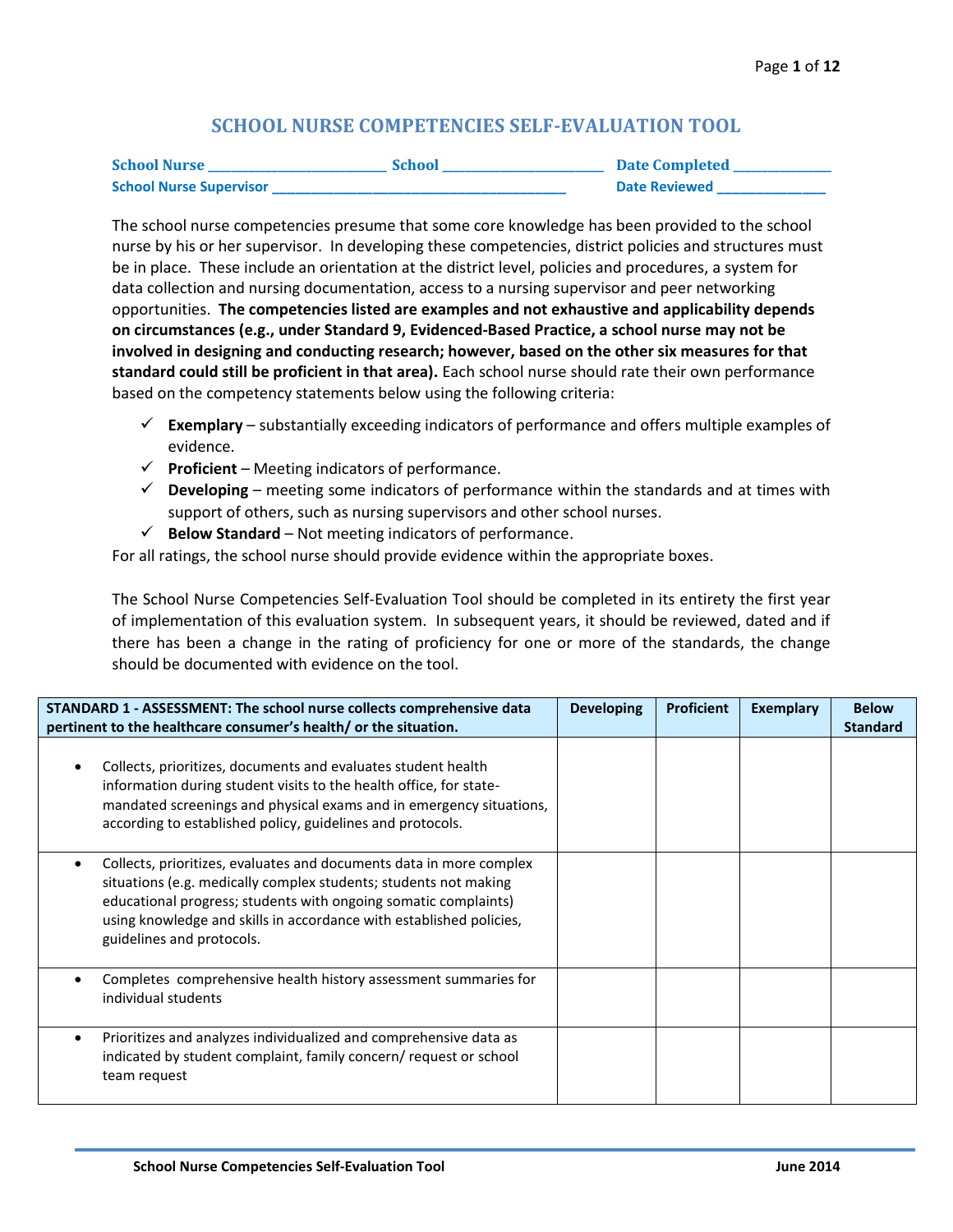| Develops, implements and evaluates a district wide data collection<br>process that is organized, systematic and ongoing to identify trends<br>and needs.                                                                                         |                   |                   |                  |                                 |
|--------------------------------------------------------------------------------------------------------------------------------------------------------------------------------------------------------------------------------------------------|-------------------|-------------------|------------------|---------------------------------|
| STANDARD 2 - DIAGNOSIS: The school nurse analyzes the assessment data to<br>determine the nursing diagnoses or issues.                                                                                                                           | <b>Developing</b> | <b>Proficient</b> | <b>Exemplary</b> | <b>Below</b><br>standard        |
| Assigns appropriate diagnoses or functional health related issues for<br>individual students after analysis of assessment data during health<br>office visits and emergency situations, e.g., difficulty breathing.                              |                   |                   |                  |                                 |
| Documents diagnoses or health related issues for individual students<br>$\bullet$<br>according to district procedures in order to facilitate expected<br>outcomes and a plan of care.                                                            |                   |                   |                  |                                 |
| Engages in the diagnostic process for individual students through<br>$\bullet$<br>analysis of a broad range of assessment data, including data from the<br>student, family, school staff and health care providers (both verbal<br>and written). |                   |                   |                  |                                 |
| Identifies and confirms appropriate health related issues for groups of<br>$\bullet$<br>students and for the school community.                                                                                                                   |                   |                   |                  |                                 |
| STANDARD 3 - OUTCOMES IDENTIFICATION: The school nurse identifies<br>expected outcomes for a plan individualized to the healthcare consumer or<br>the situation.                                                                                 | <b>Developing</b> | <b>Proficient</b> | <b>Exemplary</b> | <b>Below</b><br><b>Standard</b> |
| Identifies expected short-term student health outcomes based on<br>$\bullet$<br>immediate diagnoses or health related issues that are<br>developmentally appropriate.                                                                            |                   |                   |                  |                                 |
| Possesses awareness of the educational implications of health<br>$\bullet$<br>concerns or problems.                                                                                                                                              |                   |                   |                  |                                 |
| Identifies outcomes that are culturally appropriate and realistic in<br>$\bullet$<br>relation to the student's present and potential capabilities.                                                                                               |                   |                   |                  |                                 |
| Identifies short- and long-term outcomes for ongoing health diagnosis<br>or health related issues that are ongoing and mutually formulated<br>with the student, family, school staff, community and other providers,<br>as appropriate.          |                   |                   |                  |                                 |
| Constructs and documents student health and educational outcomes<br>٠<br>that are measurable, realistic, and expressed in educational terms and<br>include a reasonable time frame.                                                              |                   |                   |                  |                                 |
| Identifies and uses trends in student outcomes to guide district<br>$\bullet$<br>planning for future school health related programs.                                                                                                             |                   |                   |                  |                                 |
| Acts as a resource for the school community in the development of<br>health and educational outcomes for students.                                                                                                                               |                   |                   |                  |                                 |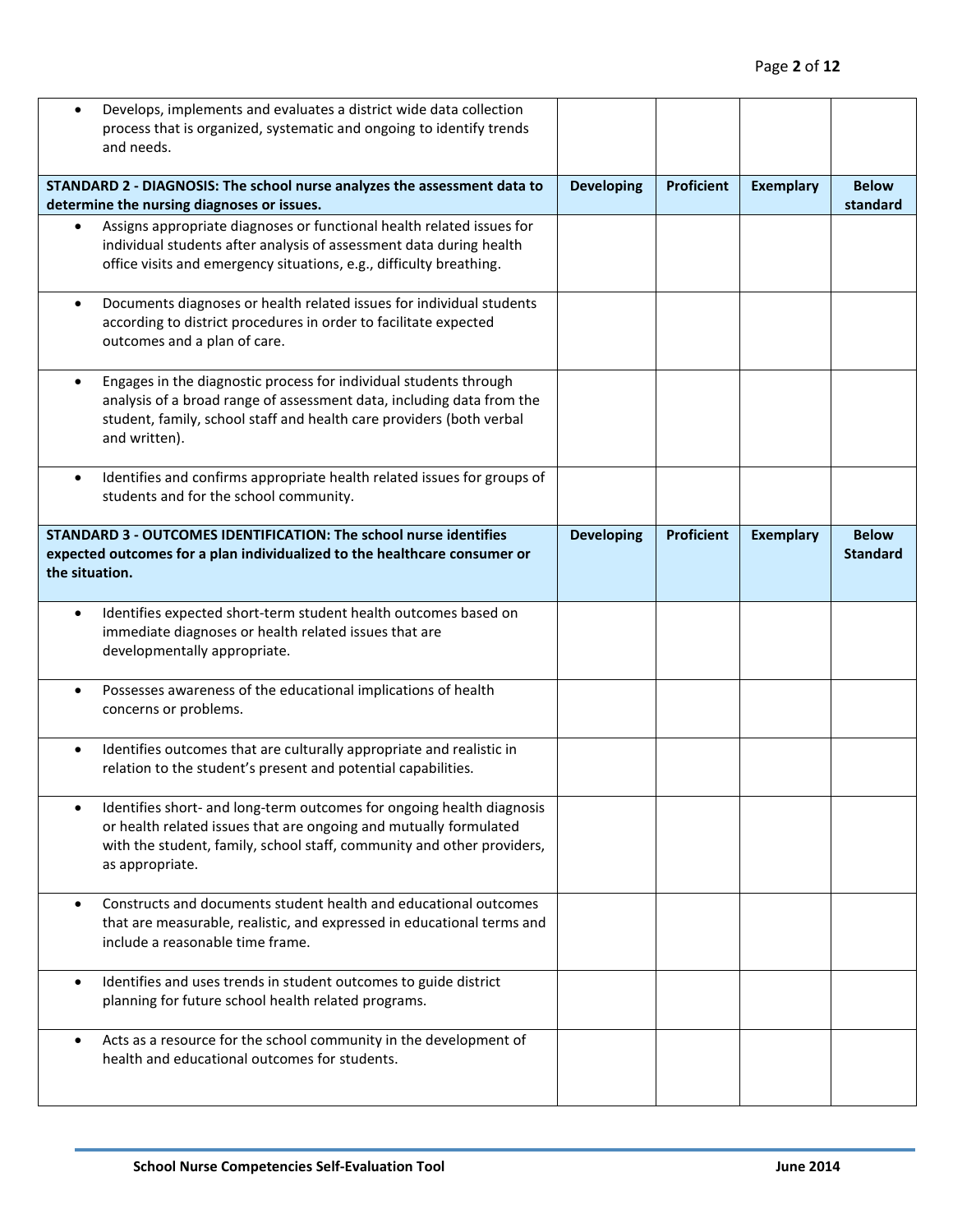| STANDARD 4 - PLANNING: The school nurse develops a plan that prescribes<br>strategies and alternatives to attain expected outcomes.                                                                                                                                                                                | <b>Developing</b> | <b>Proficient</b> | <b>Exemplary</b> | <b>Below</b><br><b>Standard</b> |
|--------------------------------------------------------------------------------------------------------------------------------------------------------------------------------------------------------------------------------------------------------------------------------------------------------------------|-------------------|-------------------|------------------|---------------------------------|
| Establishes a plan of interventions to meet the immediate needs of<br>$\bullet$<br>students making health office visits for wellness concerns, injuries and<br>illnesses.                                                                                                                                          |                   |                   |                  |                                 |
| Recognizes and prioritizes students' needs for written, individualized<br>$\bullet$<br>health care plans for students that reflect all applicable federal and<br>state laws and regulations, and professional standards of practice.                                                                               |                   |                   |                  |                                 |
| Collaborates with other school team, family members and other<br>$\bullet$<br>health care providers to develop individualized health care plans.                                                                                                                                                                   |                   |                   |                  |                                 |
| Includes all the essential components of the health care plan such as<br>$\bullet$<br>an emergency care plan, routine interventions, transportation plans,<br>off-site plans and medication plans.                                                                                                                 |                   |                   |                  |                                 |
| Communicates the health care plan to the individual student.<br>$\bullet$                                                                                                                                                                                                                                          |                   |                   |                  |                                 |
| Develops individualized health care plans within the appropriate<br>$\bullet$<br>educational programs (regular education, Section 504 and special<br>education), while recognizing any program differences.                                                                                                        |                   |                   |                  |                                 |
| Uses current health care standards, trends, alternative or<br>$\bullet$<br>complimentary strategies and evidence-based information to develop<br>health care plans in a timely manner.                                                                                                                             |                   |                   |                  |                                 |
| Considers the impact of the potential recommendations on available<br>$\bullet$<br>school and family resources, such as staffing patterns and availability<br>of equipment and supplies.                                                                                                                           |                   |                   |                  |                                 |
| Develops a consistent district wide approach to the planning for<br>$\bullet$<br>student and school community health needs.                                                                                                                                                                                        |                   |                   |                  |                                 |
| Provides district- and community-level guidance and consultation in<br>the development of health care plans for students.                                                                                                                                                                                          |                   |                   |                  |                                 |
| STANDARD 5 - INTERVENTION: The school nurse implements the<br>interventions identified in the plan.                                                                                                                                                                                                                | <b>Developing</b> | <b>Proficient</b> | <b>Exemplary</b> | <b>Below</b><br><b>Standard</b> |
| Provides interventions including using the written health care plan<br>$\bullet$<br>and district policies, procedures and clinical protocols to address<br>health needs.                                                                                                                                           |                   |                   |                  |                                 |
| Implements changes or modifications in the plan of care.<br>$\bullet$                                                                                                                                                                                                                                              |                   |                   |                  |                                 |
| Documents implementation of the nursing interventions in the<br>$\bullet$<br>appropriate health records according school district policies and<br>procedures (nursing notes, medication administration sheets, IHCP,<br>CHR, EHR, IEP, etc.) and using standardized nursing language or<br>equivalent terminology. |                   |                   |                  |                                 |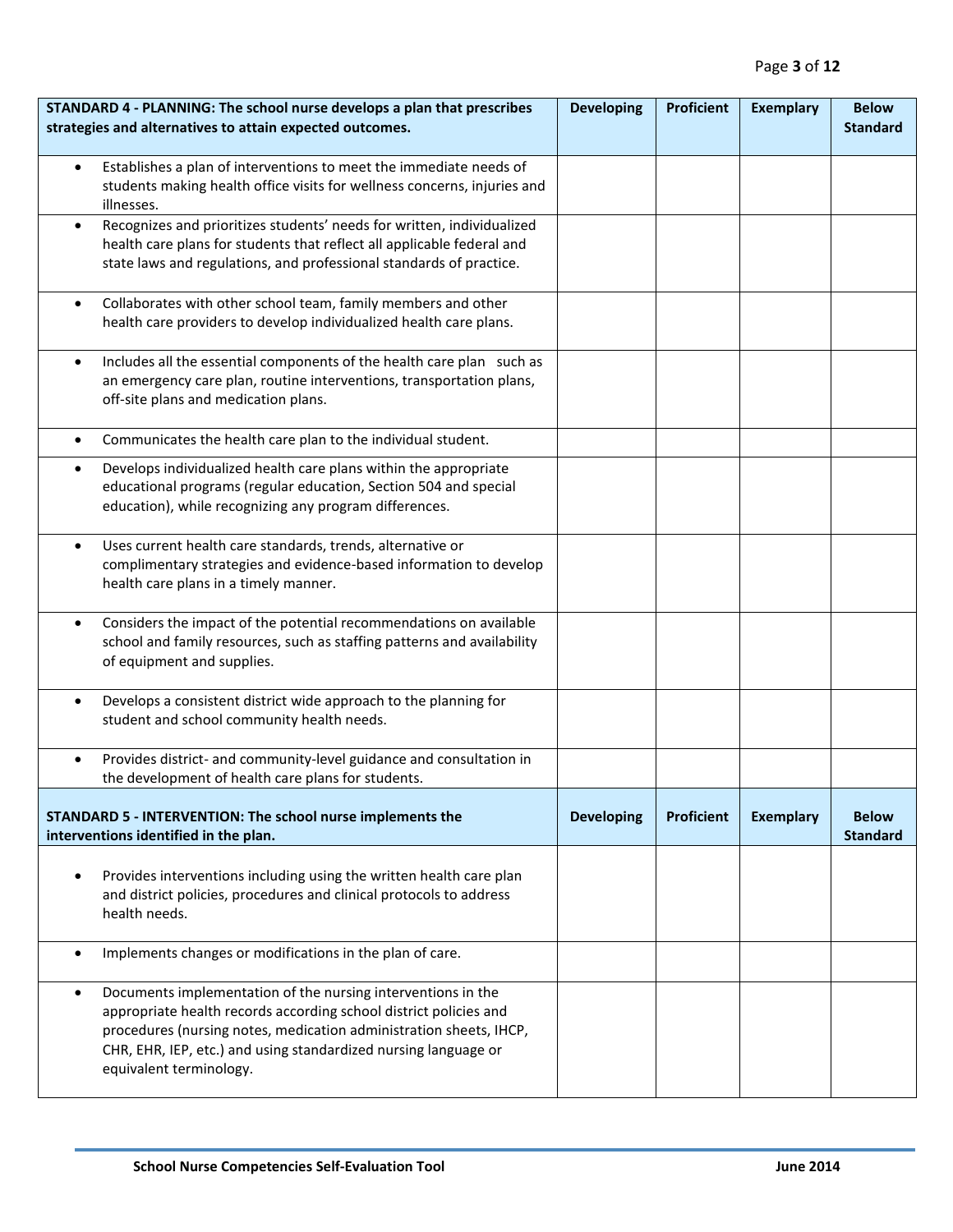| According to the established health care plan, provides education and<br>direction to school staff members in carrying out specific aspects of<br>the plan.                                                                                   |                   |                   |                  |                                 |
|-----------------------------------------------------------------------------------------------------------------------------------------------------------------------------------------------------------------------------------------------|-------------------|-------------------|------------------|---------------------------------|
| Oversees the delivery and supervises the delegation of nursing<br>$\bullet$<br>procedures or medication administration.                                                                                                                       |                   |                   |                  |                                 |
| Collaborates with nursing and school staff members, community<br>$\bullet$<br>health care providers and community services (such as after-school<br>programs, SBHCs, young parent programs, summer camps, etc.) as<br>needed.                 |                   |                   |                  |                                 |
| Serves as an advocate for students, families and staff members on the<br>$\bullet$<br>implementation of care.                                                                                                                                 |                   |                   |                  |                                 |
| STANDARD 5A - COORDINATION OF CARE: The school nurse coordinates care<br>delivery.                                                                                                                                                            | <b>Developing</b> | <b>Proficient</b> | <b>Exemplary</b> | <b>Below</b><br><b>Standard</b> |
| Documents coordination of care in the appropriate health care<br>$\bullet$<br>records according to district policy (such as IHCP, nursing notes, 504<br>plan, etc.)                                                                           |                   |                   |                  |                                 |
| Serves as case manager for students with health needs.<br>$\bullet$                                                                                                                                                                           |                   |                   |                  |                                 |
| Works with colleagues to integrate the health care plan into routine<br>$\bullet$<br>school programs.                                                                                                                                         |                   |                   |                  |                                 |
| Coordinates with families and community providers (such as coaches,<br>$\bullet$<br>after-school program directors, etc.) to promote transition of the<br>health care plan goals into students' extra-curricular and community<br>activities. |                   |                   |                  |                                 |
| Promotes coordination of the plan with all agencies involved in the<br>$\bullet$<br>student's care (such as DMR, DSS, DCF, community-based providers,<br>etc.).                                                                               |                   |                   |                  |                                 |
| STANDARD 5B - HEALTH TEACHING AND HEALTH PROMOTION: The school<br>nurse uses strategies to promote a healthy and a safe environment,<br>especially regarding health education.                                                                | <b>Developing</b> | <b>Proficient</b> | <b>Exemplary</b> | <b>Below</b><br><b>Standard</b> |
| Provides evidenced-based health information and counseling to<br>$\bullet$<br>individual students related to identified concerns within a health<br>office visit.                                                                             |                   |                   |                  |                                 |
| Gives consideration to developmental, cultural and linguistic<br>$\bullet$<br>differences among students in their school when providing health<br>information.                                                                                |                   |                   |                  |                                 |
| Provides basic staff wellness education (such as universal precautions,<br>$\bullet$<br>flu prevention, etc.)                                                                                                                                 |                   |                   |                  |                                 |
| Provides evidence-based health education and counseling to families<br>$\bullet$<br>based on students' needs as identified in the health office visit.                                                                                        |                   |                   |                  |                                 |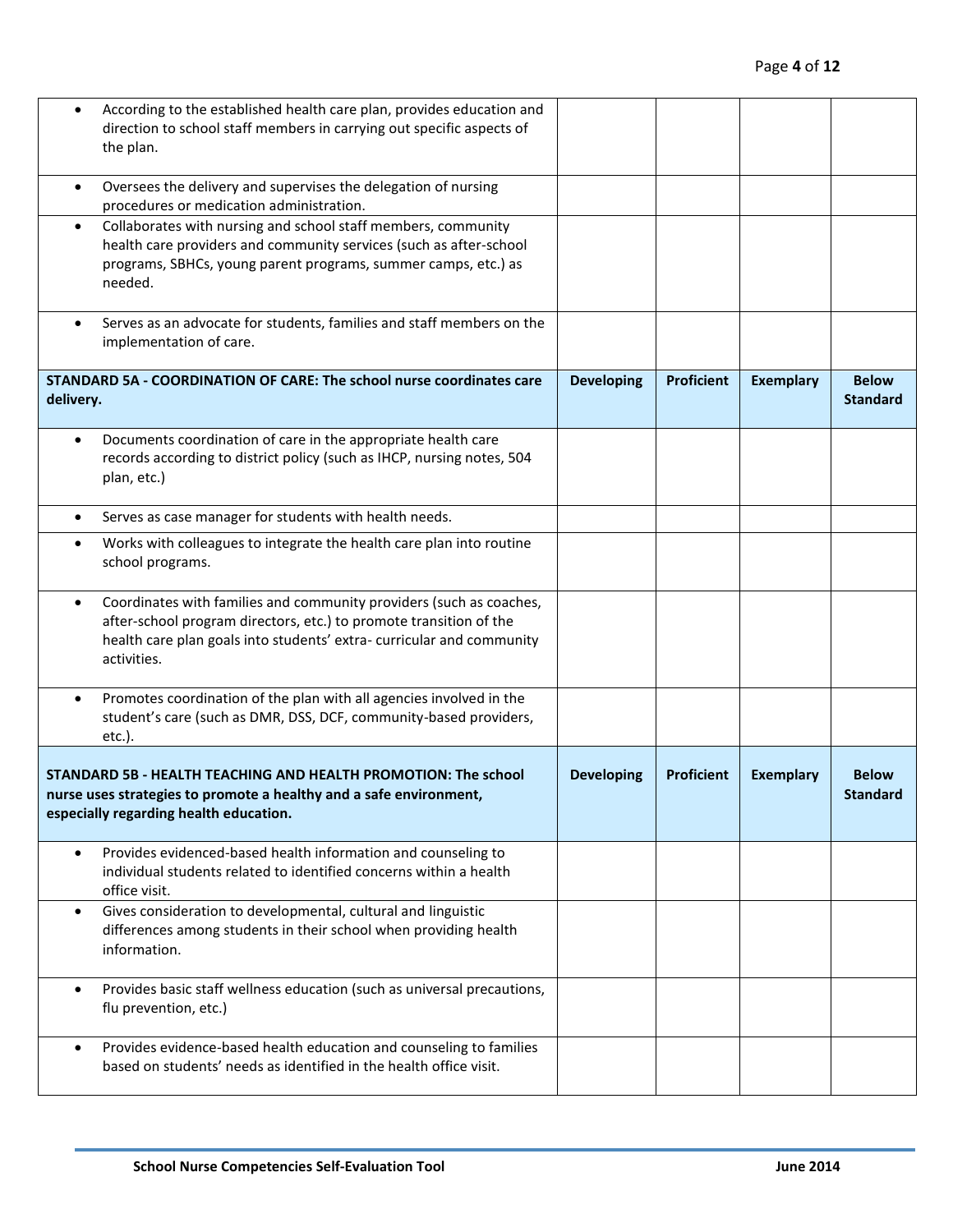| Integrates evidence-based health promotion concepts into teaching<br>and counseling with individual and groups of students in the<br>classroom setting, such as healthy lifestyles, reducing risky behaviors,<br>bullying and violence prevention, and other health promotion<br>activities based on the Connecticut Healthy and Balanced Living<br>Frameworks, and any other relevant clinical guidelines. |                   |                   |                  |                                 |
|-------------------------------------------------------------------------------------------------------------------------------------------------------------------------------------------------------------------------------------------------------------------------------------------------------------------------------------------------------------------------------------------------------------|-------------------|-------------------|------------------|---------------------------------|
|                                                                                                                                                                                                                                                                                                                                                                                                             |                   |                   |                  |                                 |
| Seeks opportunities to provide evidence- based education and<br>$\bullet$<br>counseling to individual families and parent groups.                                                                                                                                                                                                                                                                           |                   |                   |                  |                                 |
| Identifies areas of need for health education and health instruction<br>$\bullet$<br>based on student health data, community needs and youth risk<br>behavior trends, such as alcohol or tobacco use.                                                                                                                                                                                                       |                   |                   |                  |                                 |
| Participates with school staff members in the development and<br>$\bullet$<br>revisions of the health curriculum.                                                                                                                                                                                                                                                                                           |                   |                   |                  |                                 |
| Promotes and provides staff wellness programs and health<br>$\bullet$<br>information.                                                                                                                                                                                                                                                                                                                       |                   |                   |                  |                                 |
| STANDARD 5C - CONSULTATION: The school nurse provides consultation to<br>influence the identified plan, enhance the abilities of others, and effect<br>change.                                                                                                                                                                                                                                              | <b>Developing</b> | <b>Proficient</b> | <b>Exemplary</b> | <b>Below</b><br><b>Standard</b> |
| Identifies and obtains baseline data in response to a request for<br>$\bullet$<br>consultation.                                                                                                                                                                                                                                                                                                             |                   |                   |                  |                                 |
| Analyzes and synthesizes information according to evidence-based<br>$\bullet$<br>practice and theoretical frameworks from a variety of sources to<br>inform consultation.                                                                                                                                                                                                                                   |                   |                   |                  |                                 |
| Communicates recommendations and provides relevant consultation<br>٠<br>to students, families, and school staff.                                                                                                                                                                                                                                                                                            |                   |                   |                  |                                 |
| Identifies stakeholders and includes them in the decision-making<br>$\bullet$<br>process related to the health plan.                                                                                                                                                                                                                                                                                        |                   |                   |                  |                                 |
| Initiates opportunities to provide consultation to others in order to<br>٠<br>better serve the school community and enhance practice.                                                                                                                                                                                                                                                                       |                   |                   |                  |                                 |
| STANDARD 6 - EVALUATION: The school nurse evaluates progress toward<br>attainment of outcomes.                                                                                                                                                                                                                                                                                                              | <b>Developing</b> | <b>Proficient</b> | <b>Exemplary</b> | <b>Below</b><br><b>Standard</b> |
| Uses a planned approach to evaluate whether or not individual<br>$\bullet$<br>student plans were implemented and effective.                                                                                                                                                                                                                                                                                 |                   |                   |                  |                                 |
| Involves the student and others to evaluate outcomes.<br>$\bullet$                                                                                                                                                                                                                                                                                                                                          |                   |                   |                  |                                 |
| Documents the results of the evaluation according to district policies<br>٠<br>and procedures.                                                                                                                                                                                                                                                                                                              |                   |                   |                  |                                 |
| Evaluates whether student outcomes had the desired impact on<br>$\bullet$<br>educational progress.                                                                                                                                                                                                                                                                                                          |                   |                   |                  |                                 |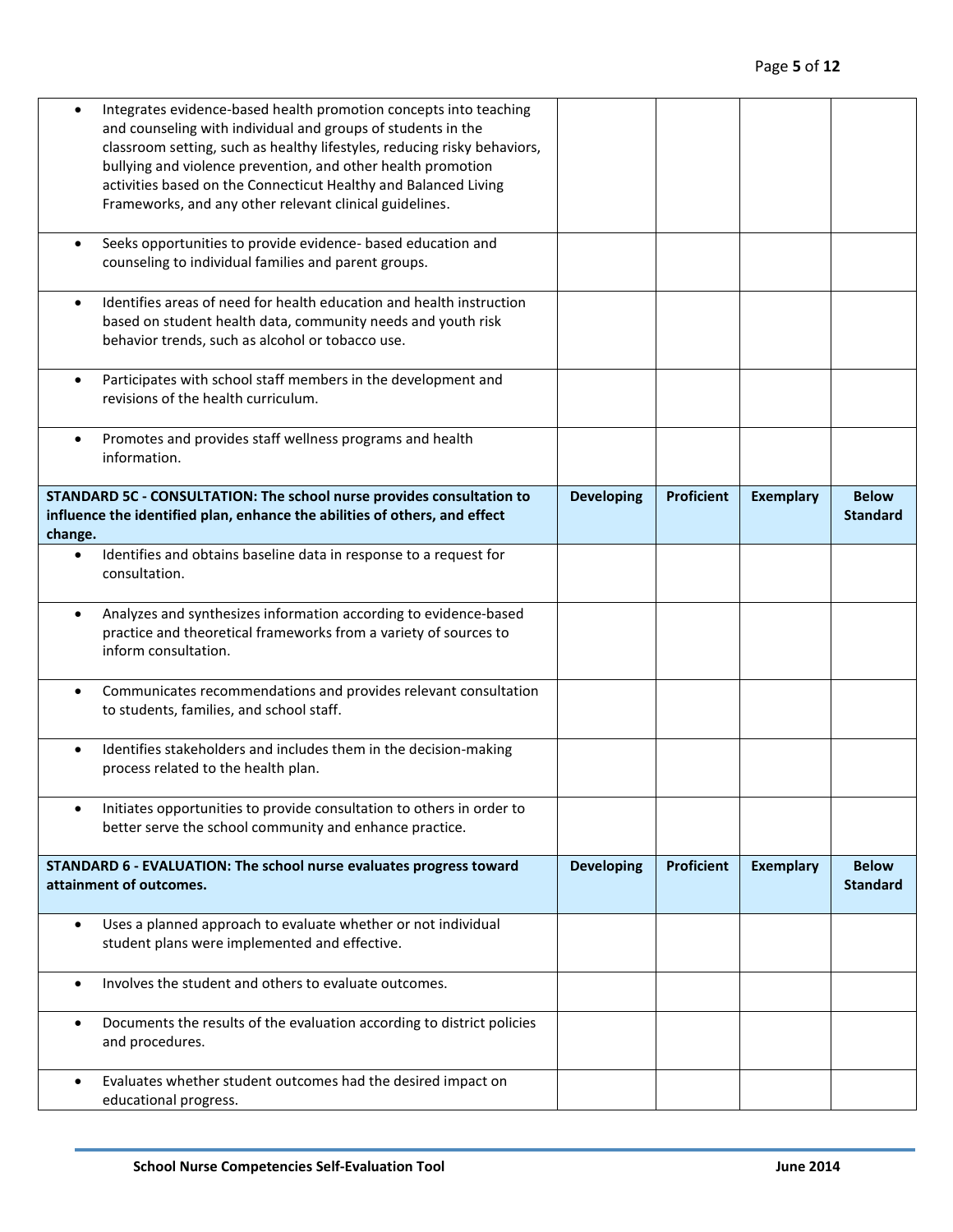| Aggregates data from student outcomes to effect change to policies<br>and procedures, and promotes school health programs that support<br>student learning and healthy habits.                                                                                                                                                                                                                                             |                   |                   |                  |                                 |
|----------------------------------------------------------------------------------------------------------------------------------------------------------------------------------------------------------------------------------------------------------------------------------------------------------------------------------------------------------------------------------------------------------------------------|-------------------|-------------------|------------------|---------------------------------|
| STANDARD 7 - ETHICS: The school nurse practices ethically.                                                                                                                                                                                                                                                                                                                                                                 | <b>Developing</b> | <b>Proficient</b> | <b>Exemplary</b> | <b>Below</b><br><b>Standard</b> |
| Adheres to ANA and NASN Codes of Ethics, as well as school district<br>$\bullet$<br>policies, educational laws and health care laws to guide decision<br>making in his or her practice.                                                                                                                                                                                                                                    |                   |                   |                  |                                 |
| Delivers care in a manner that preserves and protects the autonomy,<br>$\bullet$<br>dignity and rights of students and, when applicable, their families.                                                                                                                                                                                                                                                                   |                   |                   |                  |                                 |
| Maintains therapeutic and professional student-nurse relationships,<br>$\bullet$<br>including appropriate role boundaries.                                                                                                                                                                                                                                                                                                 |                   |                   |                  |                                 |
| Adheres to educational laws, health care laws, nursing ethics, and<br>$\bullet$<br>federal, state and district regulations relating to privacy and<br>confidentiality.                                                                                                                                                                                                                                                     |                   |                   |                  |                                 |
| Delivers care in a manner that is sensitive to diversity within the<br>$\bullet$<br>school community.                                                                                                                                                                                                                                                                                                                      |                   |                   |                  |                                 |
| Recognizes ethical dilemmas involving students, colleagues or systems<br>$\bullet$<br>and participates in resolving them through an established network of<br>resources.                                                                                                                                                                                                                                                   |                   |                   |                  |                                 |
| Advocates for equitable health care for students and families as<br>$\bullet$<br>appropriate.                                                                                                                                                                                                                                                                                                                              |                   |                   |                  |                                 |
| Develops policies, procedures and professional development activities<br>$\bullet$<br>that promote staff adherence to ethical standards related to:<br>student autonomy, dignity and rights;<br>✓<br>diversity within the school community;<br>educational laws, health care laws, nursing ethics, and<br>federal, state and district regulations;<br>advocacy for students and families; and<br>✓<br>school climate.<br>✓ |                   |                   |                  |                                 |
| Acts as a consultant to others to resolve ethical issues of students,<br>٠<br>colleagues or systems.                                                                                                                                                                                                                                                                                                                       |                   |                   |                  |                                 |
| STANDARD 8 - EDUCATION: The school nurse attains knowledge and<br>competency that reflect current nursing practice.                                                                                                                                                                                                                                                                                                        | <b>Developing</b> | <b>Proficient</b> | <b>Exemplary</b> | <b>Below</b><br><b>Standard</b> |
| Demonstrates basic knowledge and skills appropriate to the specialty<br>$\bullet$<br>practice of school nursing, including but not limited to:<br>$\checkmark$ Growth and development;<br>Pediatric and adolescent primary care issues;<br>✓<br>Infectious and communicable diseases or infestations;<br>✓                                                                                                                 |                   |                   |                  |                                 |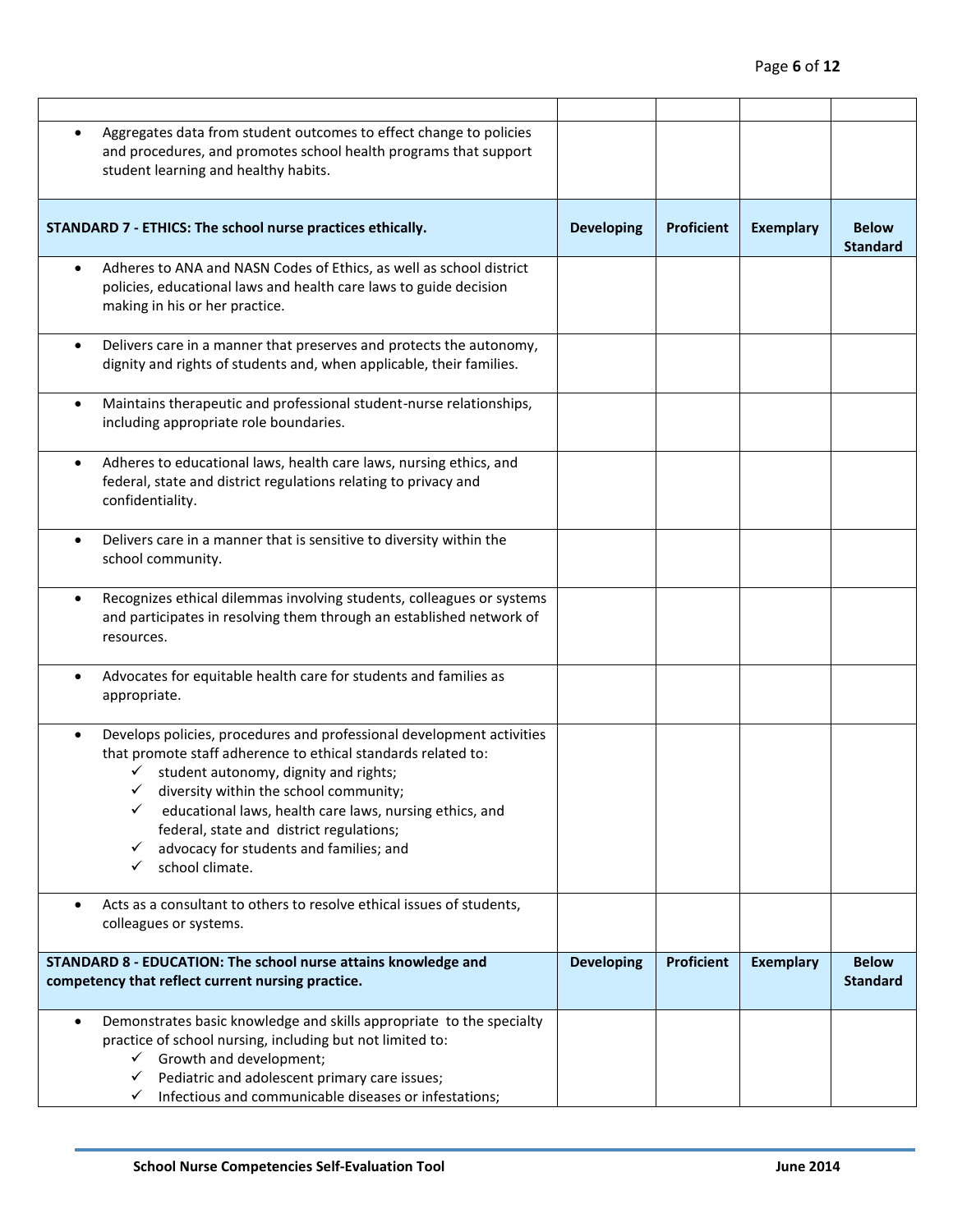|           | Chronic disease management for school-aged youths;<br>✓<br>School health laws and regulations;<br>Family Centered Care;<br>Roles of school team members; and<br>✓<br>Information technology.<br>✓ |                   |                   |                  |                                 |
|-----------|---------------------------------------------------------------------------------------------------------------------------------------------------------------------------------------------------|-------------------|-------------------|------------------|---------------------------------|
|           | Participates in continuing education activities to enhance current<br>clinical knowledge and professional issues in consultation with a<br>supervisor.                                            |                   |                   |                  |                                 |
| $\bullet$ | Identifies personal needs for professional development and ongoing<br>formal education.                                                                                                           |                   |                   |                  |                                 |
|           | Acquires more in-depth knowledge related to:<br>Special education;<br>Section 504; and<br>IHCP/IEP process.                                                                                       |                   |                   |                  |                                 |
|           | Pursues or has achieved an advanced degree in nursing or a related<br>field.                                                                                                                      |                   |                   |                  |                                 |
|           | Contributes to the design and implementation of professional<br>development programs in school health at the local or state level.                                                                |                   |                   |                  |                                 |
|           | STANDARD 9 - EVIDENCED-BASED PRACTICE AND RESEARCH: The school<br>nurse integrates evidence and research findings into practice.                                                                  | <b>Developing</b> | <b>Proficient</b> | <b>Exemplary</b> | <b>Below</b><br><b>Standard</b> |
| $\bullet$ | Participates in data collection (surveys, pilot projects, studies).                                                                                                                               |                   |                   |                  |                                 |
|           | Uses evidence-based data to guide practice decisions and professional<br>growth.                                                                                                                  |                   |                   |                  |                                 |
| $\bullet$ | Participates on a formal committee or program (e.g., indoor air<br>quality, crisis, wellness, school health advisory).                                                                            |                   |                   |                  |                                 |
|           |                                                                                                                                                                                                   |                   |                   |                  |                                 |
|           | Identifies clinical issues for data collection and specific to nursing<br>research (student care and nursing practice).                                                                           |                   |                   |                  |                                 |
| $\bullet$ | Uses school-based data to identify patterns and trends in student<br>health and health services programs.                                                                                         |                   |                   |                  |                                 |
| $\bullet$ | Uses evidence-based research to develop, implement and disseminate<br>policies and protocols (health and academic) of practice.                                                                   |                   |                   |                  |                                 |
| $\bullet$ | Designs and conducts research and contributes to school nursing<br>literature.                                                                                                                    |                   |                   |                  |                                 |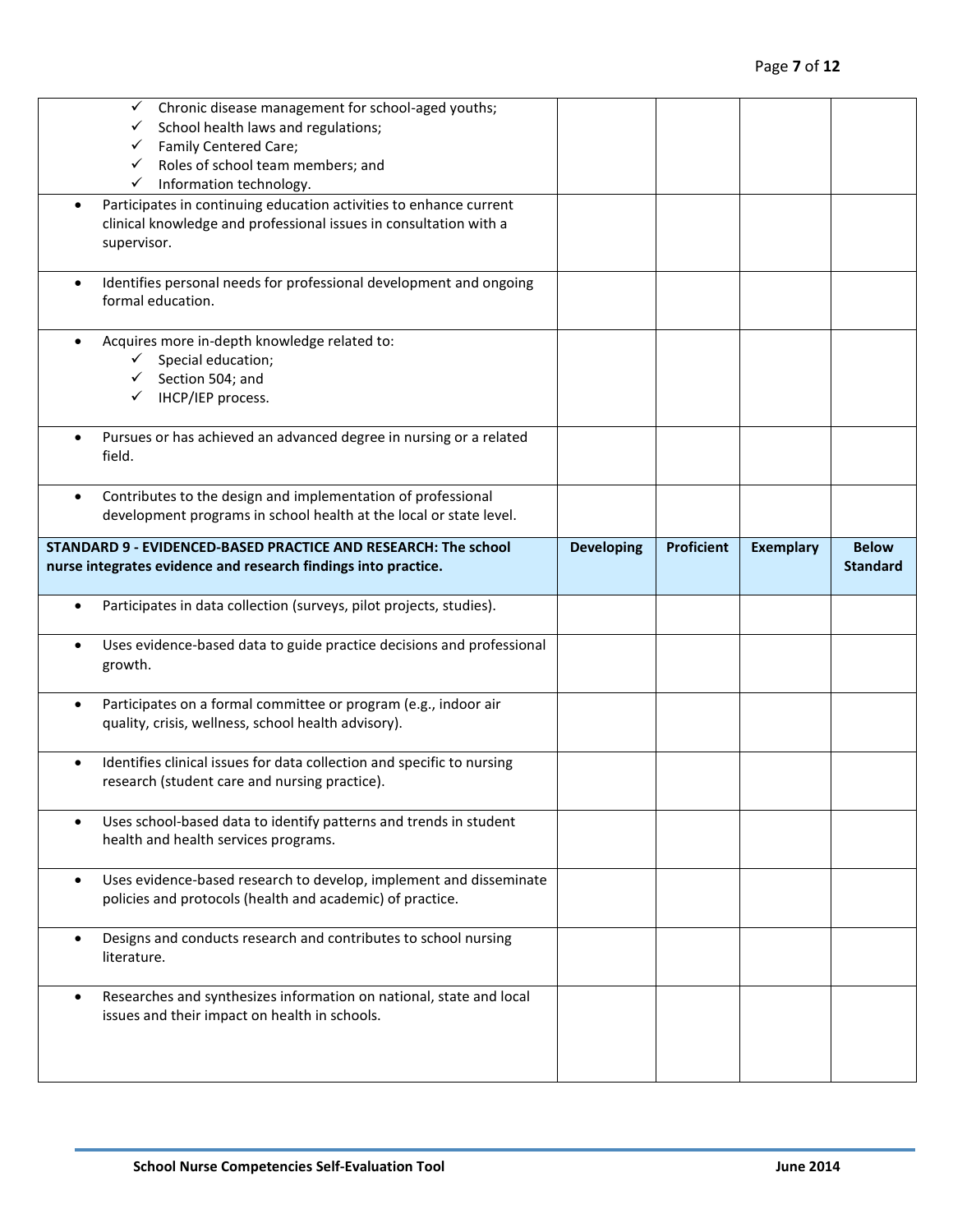| STANDARD 10 - QUALITY OF PRACTICE: The school nurse contributes to<br>quality nursing practice.                                                                                                                                                    | <b>Developing</b> | <b>Proficient</b> | <b>Exemplary</b> | <b>Below</b><br><b>Standard</b> |
|----------------------------------------------------------------------------------------------------------------------------------------------------------------------------------------------------------------------------------------------------|-------------------|-------------------|------------------|---------------------------------|
| Adheres to the district's system for the collection of data which will be<br>$\bullet$<br>used to monitor the quality and effectiveness of nursing care.                                                                                           |                   |                   |                  |                                 |
| Participates in activities to enhance the quality of nursing practice<br>$\bullet$<br>such as identifying aspects of practice to evaluate to improve day to<br>day practice or the daily work routine.                                             |                   |                   |                  |                                 |
| Appropriately documents all essential communications.<br>$\bullet$                                                                                                                                                                                 |                   |                   |                  |                                 |
| Participates in evaluation efforts to test the quality and effectiveness<br>$\bullet$<br>of nursing care.                                                                                                                                          |                   |                   |                  |                                 |
| Initiates changes in nursing practice at the building level based on<br>$\bullet$<br>constant evaluation of current practice, current literature and best<br>practice guidelines.                                                                  |                   |                   |                  |                                 |
| Contributes to the development of local policies, procedures and<br>$\bullet$<br>practice guidelines to improve the quality of care and effectiveness of<br>nursing care.                                                                          |                   |                   |                  |                                 |
| Formulates recommendations to improve school nursing practice<br>$\bullet$<br>and/or student outcomes at the district level and when appropriate<br>collaborates with others.                                                                      |                   |                   |                  |                                 |
| Initiates changes in nursing practice at the district or state level based<br>$\bullet$<br>on constant evaluation of current practice, current literature and best<br>practice guidelines.                                                         |                   |                   |                  |                                 |
| <b>STANDARD 11 - COMMUNICATION: The school nurse communicates</b><br>effectively in a variety of formats in all areas of nursing practice.                                                                                                         | <b>Developing</b> | <b>Proficient</b> | <b>Exemplary</b> | <b>Below</b><br><b>Standard</b> |
| Establishes rapport with students, family, school staff and members of<br>$\bullet$<br>the health team.                                                                                                                                            |                   |                   |                  |                                 |
| Demonstrates basic skills of oral and written communication.<br>$\bullet$                                                                                                                                                                          |                   |                   |                  |                                 |
| Utilizes effective methods of communication relevant to individual<br>$\bullet$<br>student care management, including active listening, reassurance,<br>interpreting and validating non-verbal cues, visual aids and<br>interpreters as necessary. |                   |                   |                  |                                 |
| Suggests items for and contributes appropriately to nurse and faculty<br>$\bullet$<br>meeting discussions.                                                                                                                                         |                   |                   |                  |                                 |
| Uses appropriate interview techniques with students, parents and<br>$\bullet$<br>staff members.                                                                                                                                                    |                   |                   |                  |                                 |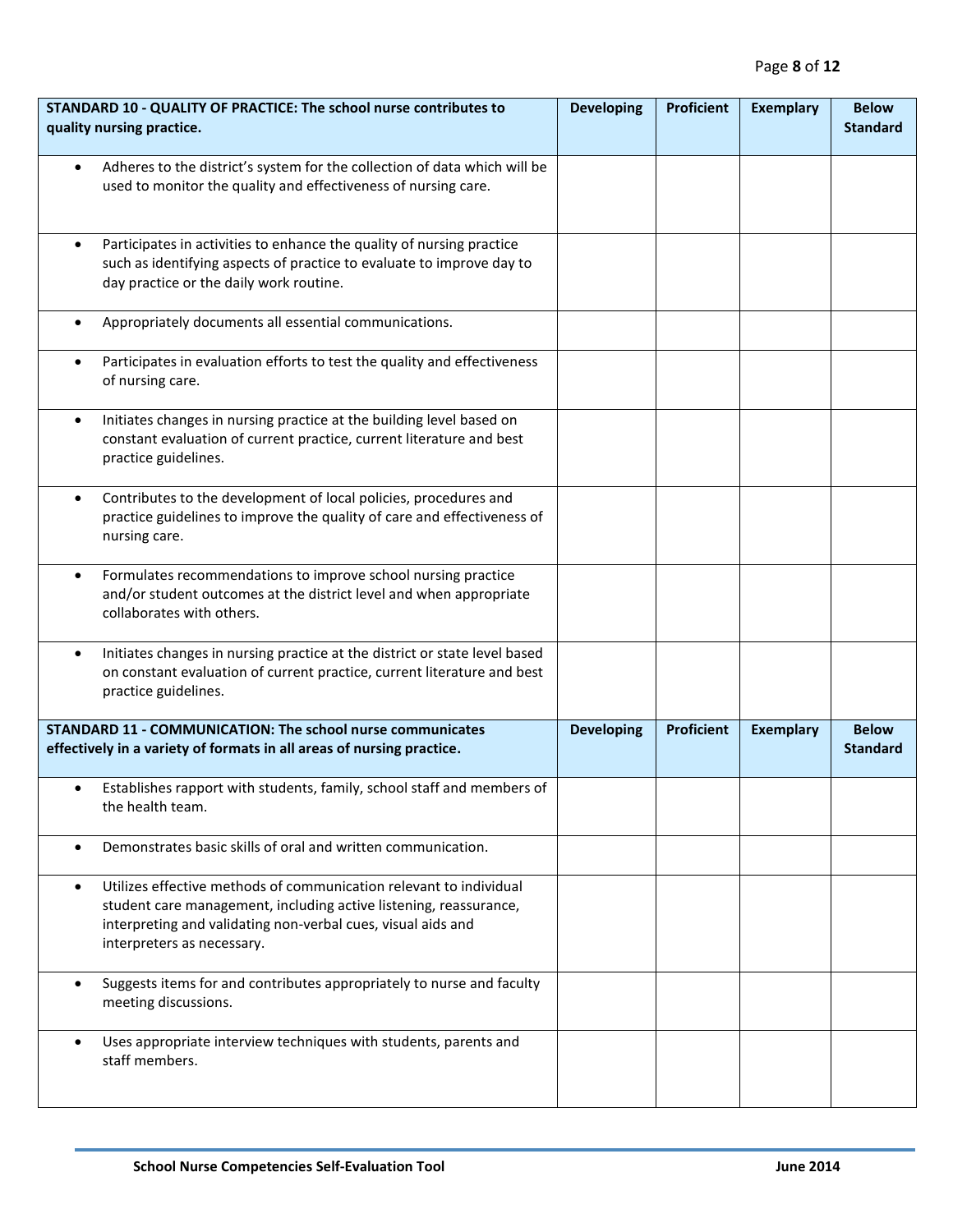| Uses appropriate information technology to facilitate communication<br>$\bullet$<br>(e.g. telephone, mobile phone, electronic and social media.)                                              |                   |                   |                  |                                 |
|-----------------------------------------------------------------------------------------------------------------------------------------------------------------------------------------------|-------------------|-------------------|------------------|---------------------------------|
| Professionally articulates the nurse's role and the importance of<br>$\bullet$<br>health services to support learning, health and achievement by<br>students to multidisciplinary colleagues. |                   |                   |                  |                                 |
| Shares nursing knowledge and skills with nursing colleagues and<br>$\bullet$<br>multidisciplinary colleagues.                                                                                 |                   |                   |                  |                                 |
| Understands and demonstrates the principles of adult learning in<br>$\bullet$<br>faculty and other group presentations.                                                                       |                   |                   |                  |                                 |
| Practices effective conflict resolution skills<br>$\bullet$                                                                                                                                   |                   |                   |                  |                                 |
| Produces appropriate and persuasive written materials on student<br>$\bullet$<br>health needs and related policies (e.g. asthma, attendance).                                                 |                   |                   |                  |                                 |
| STANDARD 12 - LEADERSHIP: The school nurse provides leadership in the<br>professional practice setting and the profession.                                                                    | <b>Developing</b> | <b>Proficient</b> | <b>Exemplary</b> | <b>Below</b><br><b>Standard</b> |
| Is recognized as a team participant who demonstrates energy,<br>$\bullet$<br>excitement and a passion for quality work.                                                                       |                   |                   |                  |                                 |
| Encourages lifelong learning for self and others.<br>$\bullet$                                                                                                                                |                   |                   |                  |                                 |
| Maintains active member status in state and national professional<br>$\bullet$<br>organizations.                                                                                              |                   |                   |                  |                                 |
| Demonstrates knowledge of the philosophy and mission of the school<br>$\bullet$<br>district.                                                                                                  |                   |                   |                  |                                 |
| Pursues and maintains national certification as a school nurse.<br>$\bullet$                                                                                                                  |                   |                   |                  |                                 |
| Convenes a multidisciplinary team, including relevant school and<br>community members, to address health needs of students and the<br>school community (e.g., teen pregnancy).                |                   |                   |                  |                                 |
| Serves in formal and informal leadership roles within the school<br>$\bullet$<br>community (e.g., serving as an expert or resource in particular areas<br>such as insulin pumps).             |                   |                   |                  |                                 |
| Organizes and facilitates a coordinated approach to school health by<br>$\bullet$<br>serving as a leader for the school health council.                                                       |                   |                   |                  |                                 |
| Mentors colleagues and new school nurse professionals in the role of<br>$\bullet$<br>the school nurse.                                                                                        |                   |                   |                  |                                 |
| Serves in formal and informal leadership roles in professional<br>$\bullet$<br>organizations and committees at the local, state or national level.                                            |                   |                   |                  |                                 |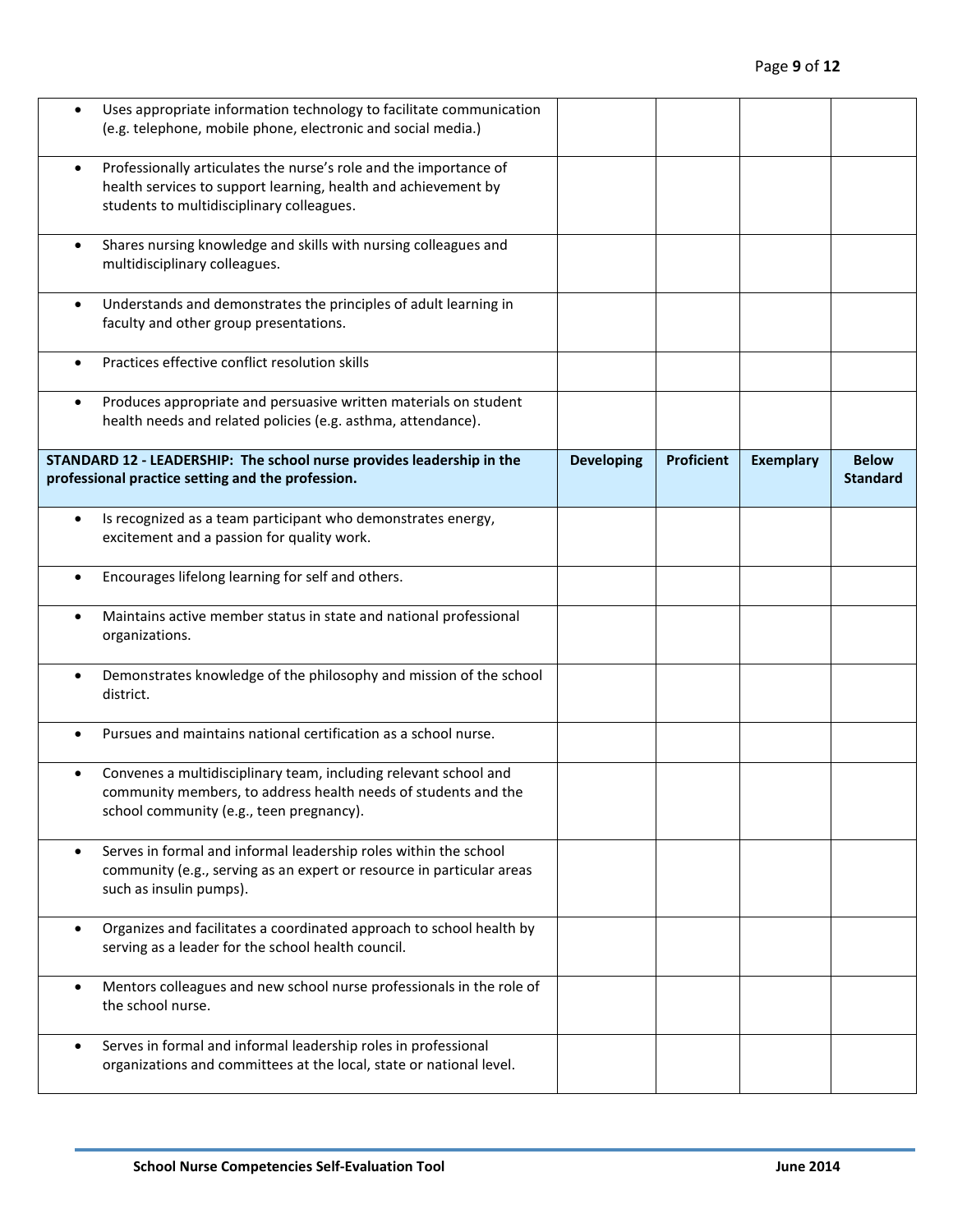| STANDARD 13 - COLLABORATION: The school nurse collaborates with the<br>healthcare consumer, family, and others in the conduct of nursing practice.                                                                                                                 | <b>Developing</b> | <b>Proficient</b> | <b>Exemplary</b> | <b>Below</b><br><b>Standard</b> |
|--------------------------------------------------------------------------------------------------------------------------------------------------------------------------------------------------------------------------------------------------------------------|-------------------|-------------------|------------------|---------------------------------|
|                                                                                                                                                                                                                                                                    |                   |                   |                  |                                 |
| Partners with and establishes cooperative relationships with core<br>$\bullet$<br>school staff, district staff, and essential community-based partners.                                                                                                            |                   |                   |                  |                                 |
| When serving on a school or community based team maintains<br>$\bullet$<br>confidentiality through protected communication standards to protect<br>students' health, mental health and educational information,<br>including obtaining appropriate authorizations. |                   |                   |                  |                                 |
| Identifies and helps to resolve barriers to effective collaboration.<br>$\bullet$                                                                                                                                                                                  |                   |                   |                  |                                 |
| Advocates for a collaborative approach to student supports and<br>$\bullet$<br>services.                                                                                                                                                                           |                   |                   |                  |                                 |
| Initiates multidisciplinary teams to build consensus and promote<br>$\bullet$<br>collaboration.                                                                                                                                                                    |                   |                   |                  |                                 |
| Collaborates with a multidisciplinary team to initiate systems change<br>$\bullet$<br>and develop policies and programs.                                                                                                                                           |                   |                   |                  |                                 |
| Functions as a liaison between family, school and community.<br>$\bullet$                                                                                                                                                                                          |                   |                   |                  |                                 |
| STANDARD 14 - PROFESSIONAL PRACTICE EVALUATION: The school nurse<br>evaluates one's own nursing practice in relation to professional practice<br>standards and guidelines, relevant statutes, rules and regulations.                                               | <b>Developing</b> | <b>Proficient</b> | <b>Exemplary</b> | <b>Below</b><br><b>Standard</b> |
| Participates in performance appraisal on a regular basis in order to<br>$\bullet$<br>identify strengths and areas for improvement.                                                                                                                                 |                   |                   |                  |                                 |
| Uses constructive feedback from a clinical supervisor to improve one's<br>$\bullet$<br>practice.                                                                                                                                                                   |                   |                   |                  |                                 |
| Seeks new knowledge and skills from educational colleagues to<br>enhance nursing practice within the educational setting.                                                                                                                                          |                   |                   |                  |                                 |
| Seeks constructive feedback from a clinical supervisor regarding one's<br>$\bullet$<br>practice.                                                                                                                                                                   |                   |                   |                  |                                 |
| Independently identifies professional strengths and areas for<br>$\bullet$<br>improvement including identifying errors and making<br>recommendations to avoid future errors.                                                                                       |                   |                   |                  |                                 |
| In collaboration with a supervisor, develops annual goals and<br>$\bullet$<br>objectives to enhance performance.                                                                                                                                                   |                   |                   |                  |                                 |
| Initiates and participates in peer review, as appropriate.<br>$\bullet$                                                                                                                                                                                            |                   |                   |                  |                                 |
| Implements performance strategies to achieve personal goals<br>$\bullet$<br>identified through the evaluation process.                                                                                                                                             |                   |                   |                  |                                 |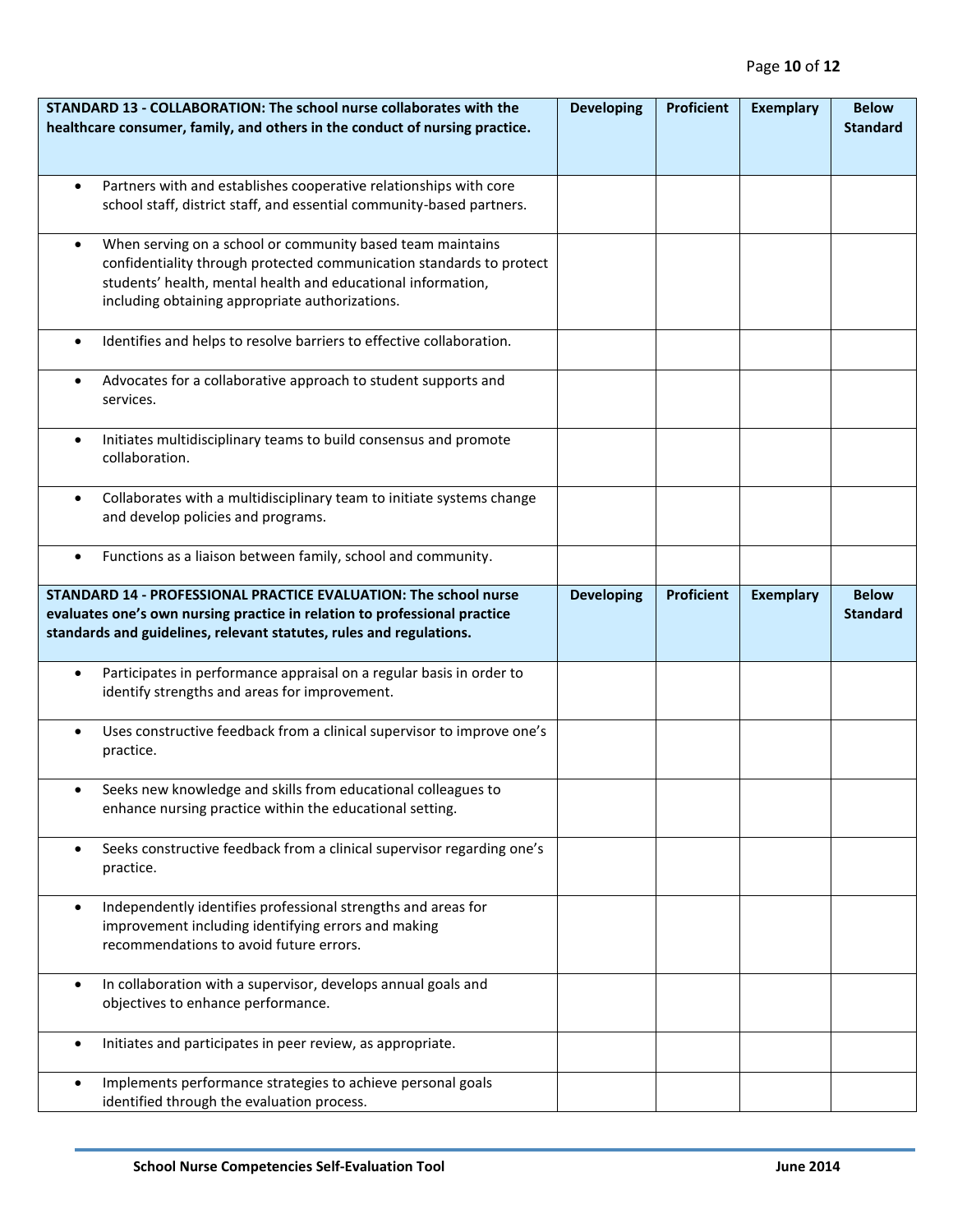| Contributes to the development and revision of the district's<br>$\bullet$                                                                                                                                             |                   |                   |                  |                                 |
|------------------------------------------------------------------------------------------------------------------------------------------------------------------------------------------------------------------------|-------------------|-------------------|------------------|---------------------------------|
| performance appraisal process.                                                                                                                                                                                         |                   |                   |                  |                                 |
| <b>STANDARD 15 - RESOURCE UTILIZATION: The school nurse utilizes</b><br>appropriate resources to plan and provide nursing services that are safe,<br>effective, and financially responsible.                           | <b>Developing</b> | <b>Proficient</b> | <b>Exemplary</b> | <b>Below</b><br><b>Standard</b> |
| Assigns or delegates tasks to school personnel as defined by the<br>$\bullet$<br>Connecticut Nurse Practice Act and Declaratory Rulings, and other<br>relevant statutes and regulations.                               |                   |                   |                  |                                 |
| Follows district procedures for purchasing and maintaining health<br>$\bullet$<br>office supplies and equipment.                                                                                                       |                   |                   |                  |                                 |
| Assists students and families in securing appropriate services and<br>$\bullet$<br>resources within the school and community.                                                                                          |                   |                   |                  |                                 |
| Contributes to the budgetary process of the school health office.<br>$\bullet$                                                                                                                                         |                   |                   |                  |                                 |
| Considers factors such as safety, effectiveness, cost and impact on<br>$\bullet$<br>practice when choosing interventions that result in desired student<br>outcomes.                                                   |                   |                   |                  |                                 |
| Plans and evaluates school health programs that consider cost<br>$\bullet$<br>effectiveness, cost-benefit and efficiency factors.                                                                                      |                   |                   |                  |                                 |
| Independently seeks resources (grant-writing, special funds, etc.) for<br>$\bullet$<br>appropriate school health programs.                                                                                             |                   |                   |                  |                                 |
| STANDARD 16 - ENVIRONMENTAL HEALTH: The school nurse practices in an<br>environmentally safe and healthy manner.                                                                                                       | <b>Developing</b> | <b>Proficient</b> | <b>Exemplary</b> | <b>Below</b><br><b>Standard</b> |
| Participates on school teams to manage environmental health and<br>$\bullet$<br>safety issues in the school building, including workplace safety.                                                                      |                   |                   |                  |                                 |
| Ensures that health and safety are incorporated into all areas of the<br>$\bullet$<br>school environment, such as serving nutritious foods, safe playground,<br>safe social/emotional environment, indoor air quality. |                   |                   |                  |                                 |
| Follows hazardous waste management policies at the local school and<br>$\bullet$<br>district level.                                                                                                                    |                   |                   |                  |                                 |
| Follows guidelines concerning blood borne pathogens in the school<br>$\bullet$<br>setting.                                                                                                                             |                   |                   |                  |                                 |
| Documents and reports to administration health events that may be<br>$\bullet$<br>caused by environmental exposures.                                                                                                   |                   |                   |                  |                                 |
| Participates in the development of policies and practices that reduce<br>$\bullet$<br>exposure to environmental hazards and improves environmental<br>safety.                                                          |                   |                   |                  |                                 |